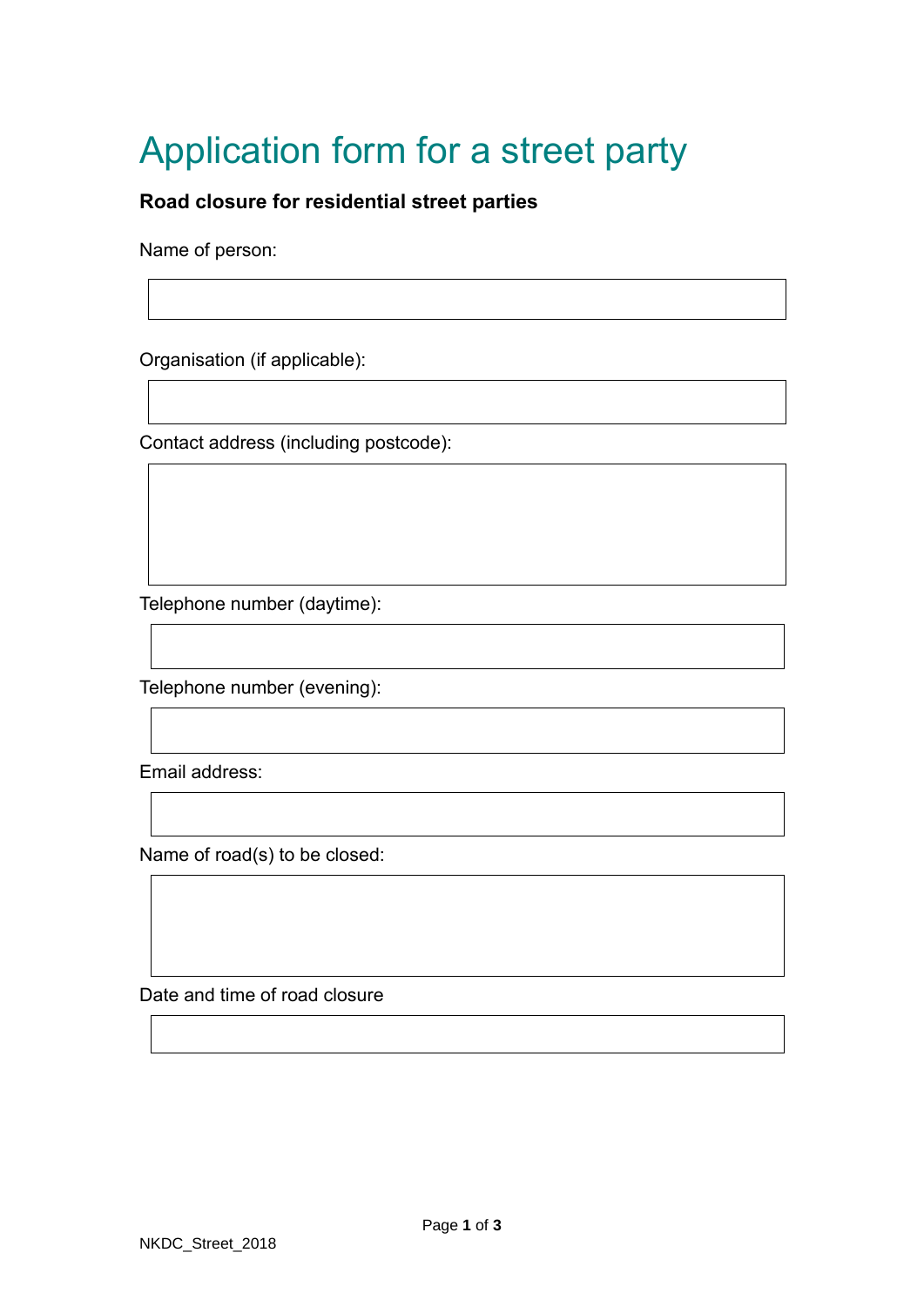If you plan to close only a section of the road(s), where will the closure begin and end?

From:

To:

Give a brief list of properties affected. This means any property, residential or commercial, which is located on or accessed only by the road(s) you wish to close *–* e.g. Cedar Close numbers 1-20 and numbers 21-98

Are any of the roads to be closed used by through traffic? YES/NO



If yes, you may need to send a traffic plan showing the extent of the closure and an alternative route for traffic.

Are you planning on closing a road that is part of a bus route? YES/NO

If yes, the bus company will need to be consulted.

Will access for emergency vehicles (if required) be readily available at all times?

YES/NO



If not you will need to change your plans to accommodate them.

How will people know the road has been closed off - have you thought about barriers/diversion signs needed?